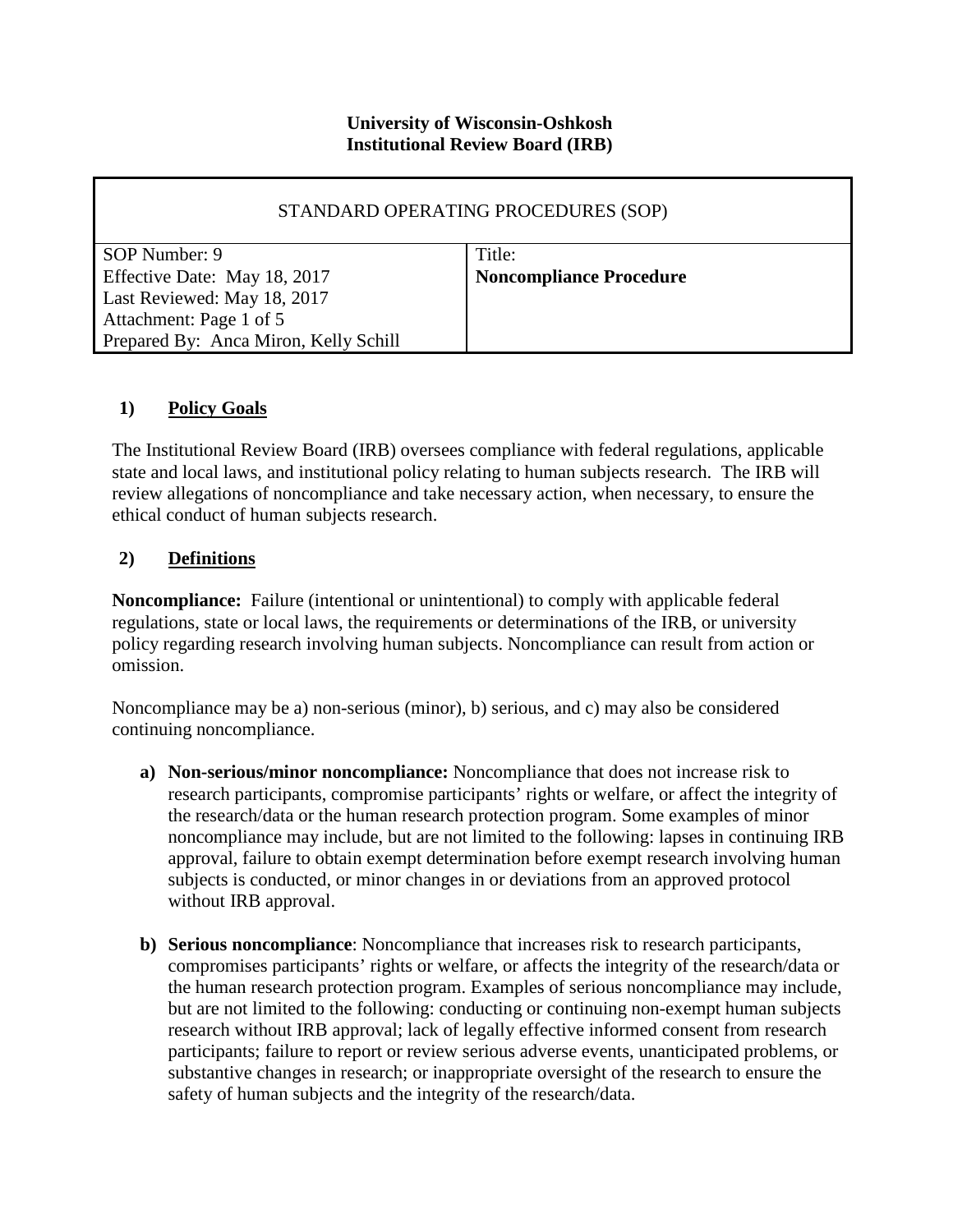**c) Continuing noncompliance:** Noncompliance (serious or non-serious) that has been previously reported, or a pattern of ongoing activities that indicate a lack of understanding of human subjects protection requirements that may affect research participants or the validity of the research and suggest the potential for future noncompliance without intervention. Examples of continuing noncompliance may include, but are not limited to the following: repeated failures to provide or review progress reports resulting in lapses of IRB approval, inadequate oversight of ongoing research, or failure to respond to or resolve previous allegations or findings of noncompliance.

# **3) Procedure for Reporting Allegations of Noncompliance or Self-reporting Incidents**

The following procedures describe how allegations of noncompliance are reported to the IRB. An allegation of noncompliance is defined as an unconfirmed report of noncompliance. Potential noncompliance incidents may be reported by any individual or employee. Researchers must selfreport incidents of possible noncompliance upon discovery.

The reporting party is responsible for making these noncompliance reports in good faith, maintaining confidentiality and cooperating with any IRB and/or Institutional review of these reports. Wisconsin's Whistleblower Law protects employees from retaliation for reporting in good faith. [Under Sections 230.80-85 of the Wisconsin Statutes,](https://docs.legis.wisconsin.gov/statutes/statutes/230/III/80) an employee of the State of Wisconsin, except for certain exceptions listed in s. 230.80(3), may not be retaliated against for disclosing information regarding a violation of any state or federal law, rule or regulation, mismanagement or abuse of authority in state or local government, substantial waste of public funds or a danger to public health or safety.

Investigators and their study staff are required to report instances of possible noncompliance related to their study. The PI is responsible for reporting any possible human subjects research noncompliance by study personnel to the IRB. If an individual, whether Investigator, study staff or other, is uncertain whether there is cause to report noncompliance, he or she may contact the IRB Chair (or designee) directly to discuss the situation informally.

Reports of noncompliance must be submitted to the IRB promptly within 3 business days of discovery of this non-compliance. The details of the incident may be reported on the [IRB](http://grants.uwosh.edu/sample-page/research-compliance/institutional-review-board-irb/irb-forms/)  [Noncompliance Form.](http://grants.uwosh.edu/sample-page/research-compliance/institutional-review-board-irb/irb-forms/)

# **4) Procedure for IRB Review of Allegations of Noncompliance**

All allegations of noncompliance will be vetted by the IRB Administrator and forwarded on to the IRB chair or reported directly to the IRB chair. If the IRB chair has a conflict of interest, another member of the IRB will be designated to review the allegation of noncompliance. The IRB may request the following study information in order to review the allegation:

- 1. The last approval letter from the IRB
- 2. The last approved IRB Application
- 3. The last approved Consent Form document
- 4. The grant, if applicable; and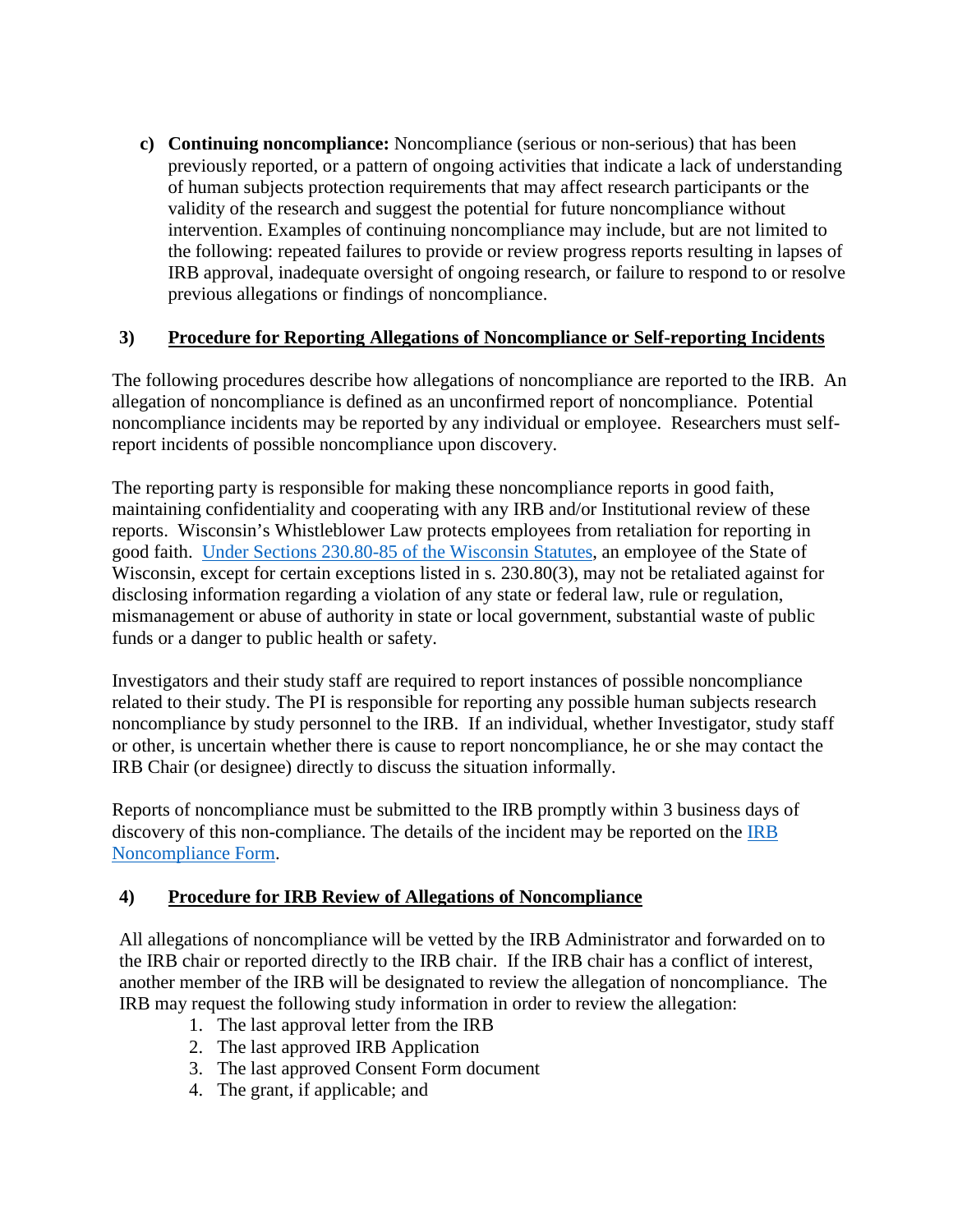5. Any other pertinent information/supporting documents (e.g., questionnaires, debriefing documents, etc.).

The IRB Chair (or designee) will review the allegation within **10 business days**. If the issue can be resolved by the IRB Chair (or designee), the outcome report (resolution/corrective plan) will be documented in the IRB Use Section of the Form.

The IRB Chair (or designee) may determine that additional expertise or assistance is required to make a determination and **may form an ad hoc committee** if needed to assist with the review and fact gathering process. When an ad hoc committee assists in the review process, the Chair (or designee) is responsible for assuring that minutes of the meeting are generated and kept to help support any determinations or findings made by the ad hoc committee.

If in the judgment of the IRB Chair (or designee), or ad hoc committee, any allegation or Findings of Noncompliance are considered true, the Noncompliance incident will be processed according to section 5 below.

# **5) Review of Findings of Noncompliance**

# **A. Noncompliance is not Serious (Minor) and not Continuing Noncompliance**

When the IRB determines that Noncompliance occurred, but the Noncompliance does not meet definition of Serious Noncompliance or Continuing Noncompliance, the determination is reported in writing to the PI and if applicable the reporting party. The IRB chair (or designee) will work with the PI to develop a corrective action plan to prevent future Noncompliance. The IRB Noncompliance Report which includes the corrective action plan is stored in the protocol file and can be reviewed by IRB members upon request. If however, the PI refuses to cooperate with the corrective action plan, the matter is referred to a convened meeting of the IRB.

# **B. Serious Noncompliance or Continuing Noncompliance**

When the IRB Chair (or designee) determines that Noncompliance has occurred and that the Noncompliance meets the definition of Serious Noncompliance or Continuing Noncompliance, the IRB Noncompliance Report is referred for review by the full IRB at the next convened available meeting. However, the IRB Chair (or designee) may use discretion and call an emergency IRB meeting should the circumstances warrant such an urgent meeting. If the complaint or concern is of the nature that the safety, rights and welfare of participants are at immediate risk or hazard, the IRB Chair (or designee) will contact the PI to establish an interim measure to be taken to protect participants pending formal inquiry and review by the full committee. This measure may include a temporary suspension of some or all of the study.

All findings of Serious or Continuing Noncompliance referred to the IRB will be reviewed at a convened meeting. All IRB members will receive:

- All documents relevant to the allegation
- The last approval letter from the IRB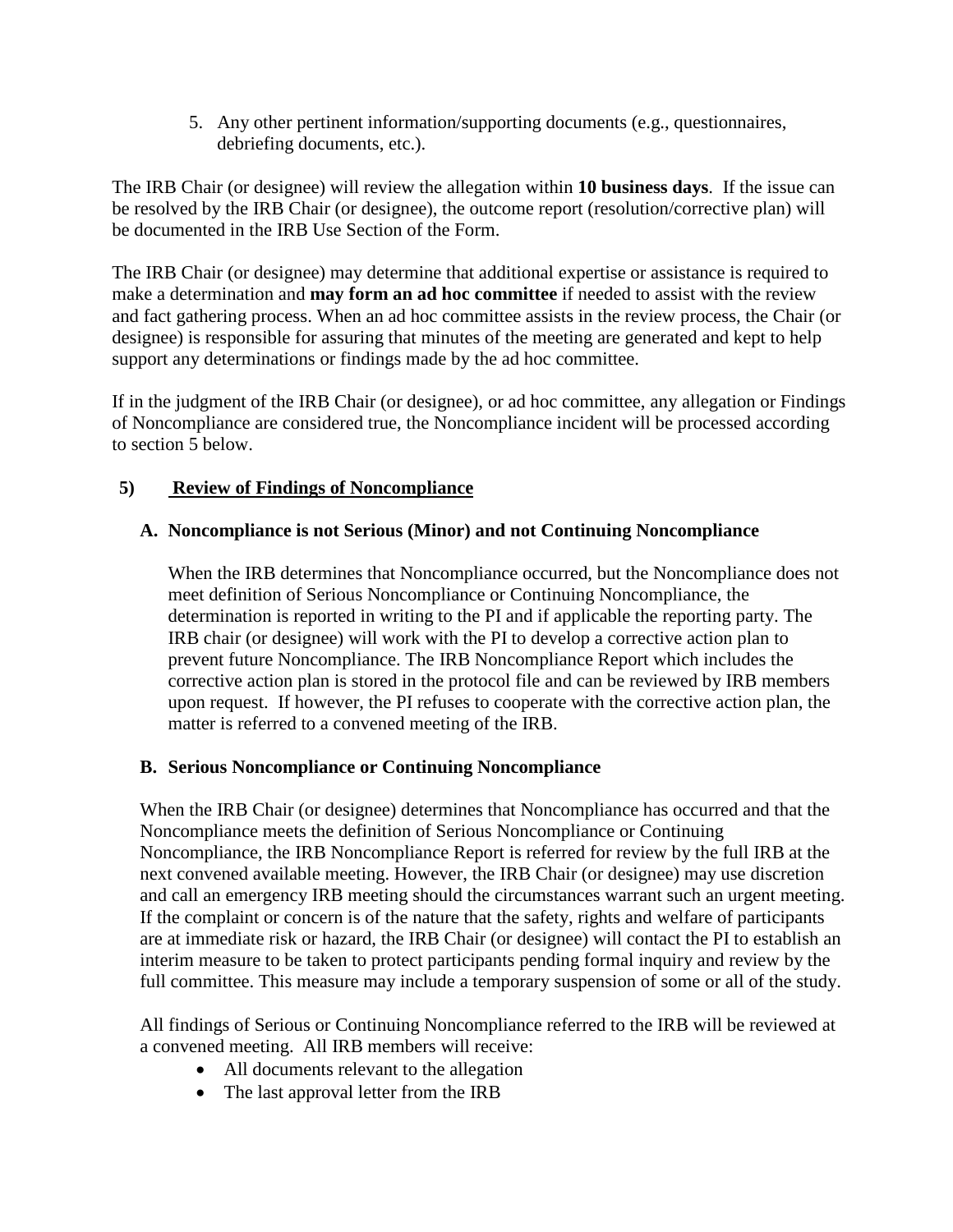- The last approved IRB Protocol; and
- The last approved consent document and other supporting materials.

The convened IRB may make the following determinations at a convened meeting:

- 1) Find that there is no issue of Noncompliance
- 2) Find that there is Noncompliance that is neither Serious Noncompliance nor Continuing Noncompliance (considered minor) and an adequate corrective action plan is in place
- 3) Find that there is Serious Noncompliance or Continuing Noncompliance and approve any changes proposed by the IRB Chair and/or ad hoc committee
- 4) Request additional information.
- 5) Find that there may be Serious Noncompliance or Continuing Noncompliance and direct that a formal inquiry (described below) be held.

#### Formal Inquiry Procedure for Serious or Continuing Noncompliance

A determination may be made by the IRB that a formal inquiry is necessary based on several issues that may include but are not limited to:

- 1. Subjects' complaint(s) that rights were violated;
- 2. Report(s) that Investigator is not following the Protocol as approved by the IRB;
- 3. Unusual and/or unexplained Adverse Events in a study;
- 4. Repeated failure of Investigator to report required information to the IRB.

A subcommittee is appointed consisting of IRB members, and non-members if appropriate, to ensure fairness and expertise. The subcommittee is given a charge by the IRB, which can include any or all of the following:

1. Review of Protocol(s) in question;

2. Review of Sponsor audit report of the Investigator, if appropriate;

3. Review of any relevant documentation, including consent documents, case report forms, subject's investigational files, as they relate to the Investigator's execution of her/his study involving Human Subjects;

4. Interview of appropriate personnel if necessary;

5. Preparation of either a written or oral report of the findings, which is presented to the Convened IRB at its next meeting;

6. Recommend actions if appropriate.

#### Final IRB Review for Serious or Continuing Noncompliance following Formal Inquiry

The results of the inquiry will be reviewed at a convened IRB meeting where the IRB will receive a report from the subcommittee. If the results of the inquiry substantiate the finding of serious or Continuing Noncompliance, the IRB's possible actions could include, but are not limited to:

1. Request a correction action plan from the Investigator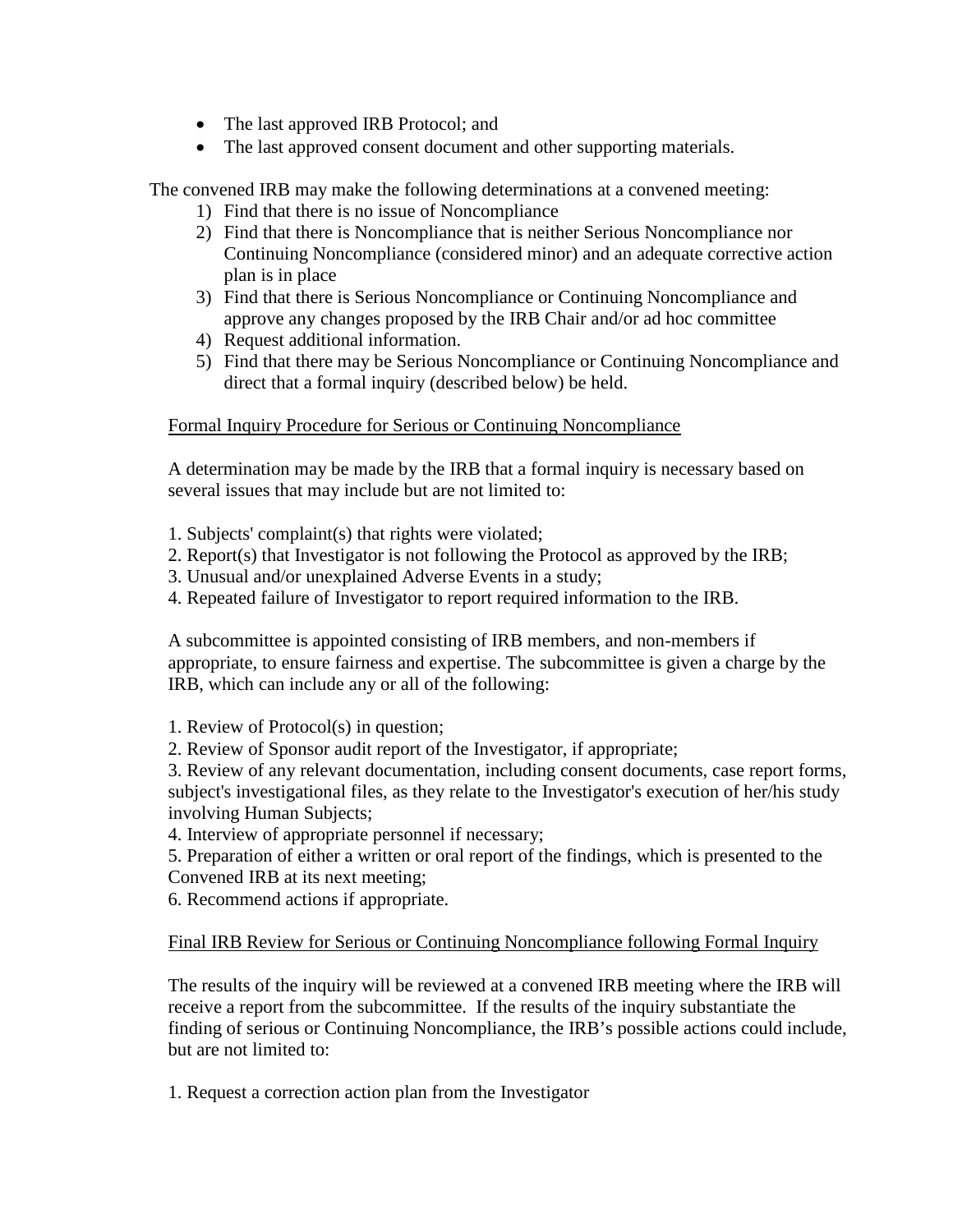2. Verification that Participant selection is appropriate and observation of the actual Informed Consent

- 3. An increase in data and safety monitoring of the Research activity
- 4. Request a directed audit of targeted areas of concern
- 5. Request a status report after each Participant receives intervention
- 6. Modify the Continuing Review cycle
- 7. Request additional Investigator and staff education

8. Notify current subjects, if the information about the Non-Compliance might affect their willingness to continue participation

9. Require modification of the Protocol

- 10. Require modification of the information disclosed during the consent process
- 11. Require current Participants to re-consent to participation
- 12. Suspend the study
- 13. Terminate the study

In cases where the IRB determines that the incident of noncompliance also meets the definition of Unanticipated Problem, the policy and procedure for review of such events will also be followed. The Investigator is informed of the IRB determination and the basis for the determination in writing and is given a chance to respond. If the IRB determines that the Noncompliance was serious or continuing, the results of the final review will be reported to the IO and applicable agencies (OHRP, FDA). If the non-compliance is considered research misconduct, the procedure in the Faculty Handbook under [Gen 1.5.\(2\)](http://www.uwosh.edu/provost/Main%20Highlight/handbooks/online-faculty-staff-handbook/general-personnel-materials-faculty-and-academic-staff/gen-1-university-policies-and-procedures/gen-1-5-2-scientific-misconduct-in-research-funded-by-the-federal-government) of the [Scientific Misconduct in Research](http://www.uwosh.edu/provost/Main%20Highlight/handbooks/online-faculty-staff-handbook/general-personnel-materials-faculty-and-academic-staff/gen-1-university-policies-and-procedures/gen-1-5-2-scientific-misconduct-in-research-funded-by-the-federal-government) will be followed.

# **References:**

6. UCLA OHRPP; Policy and Guidance: Complaints, Concerns and Suggestions, and reports of undue influence regarding the conduct of human participants research.

<http://ora.research.ucla.edu/OHRPP/Documents/Policy/11/Complaints.pdf>

7. Tulane IRB Complaints and Non-compliance policy.

<http://www2.tulane.edu/asvpr/irb/upload/Section-10-Complaints-and-NonCompliance.pdf>

8. The Ohio State University: [Noncompliance HRPP Policy](http://orrp.osu.edu/irb/osuirbpolicies/hrpppolicies/)